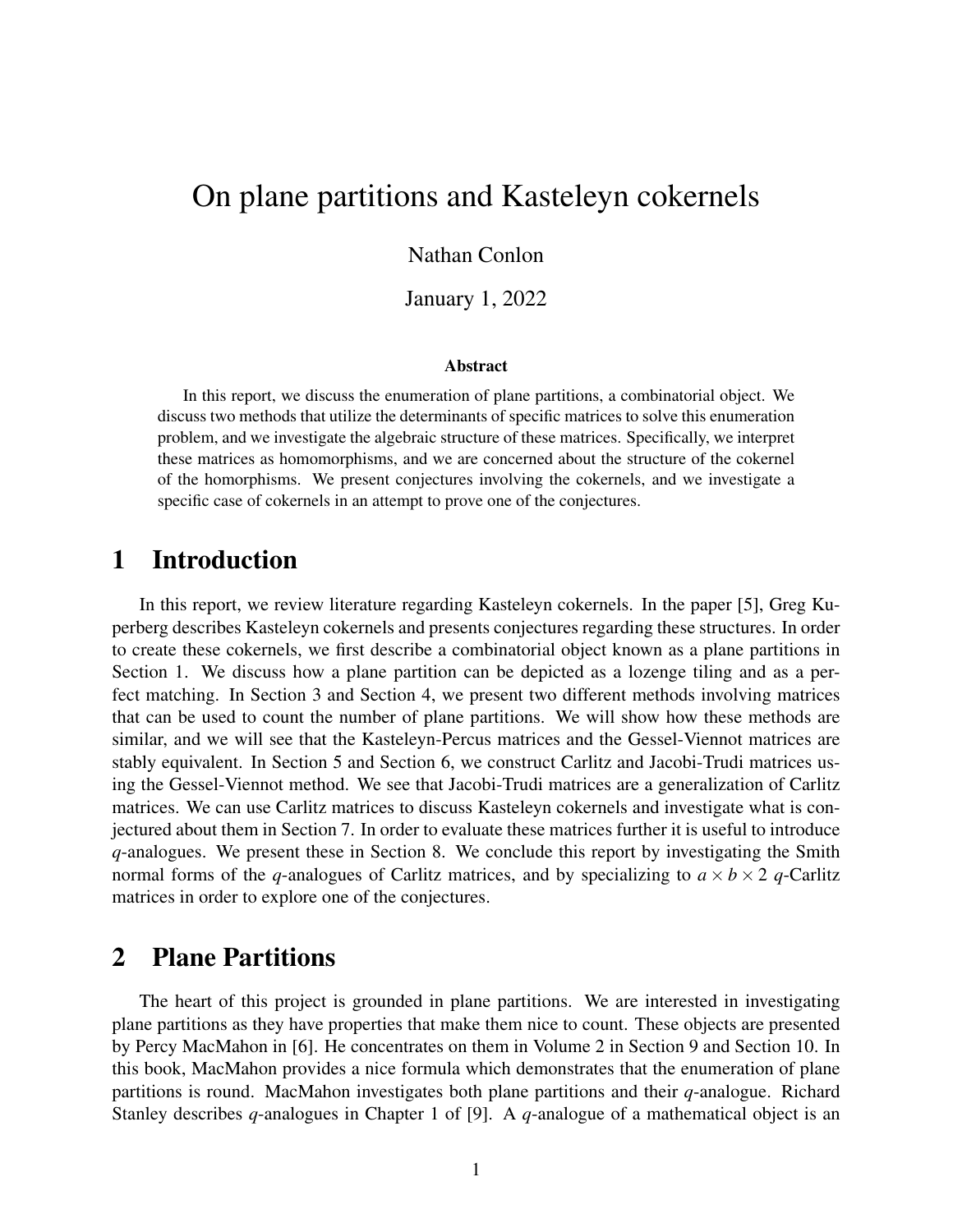object that is in terms of a variable *q* that becomes the original object when  $q = 1$ . For example, the *q*-analogue of an integer *n* is

$$
(n)q = 1 + q + q2 + \dots + qn-1 = (1 - qn)/(1 - q)
$$

Similarly, the *q*-analogue of *n*! is

$$
(n)_q! = (n)_q (n-1)_q \cdots (1)_q
$$

and the *q*-analogue of  $\binom{n}{k}$  $\binom{n}{k}$  is

$$
\binom{n}{k}_q = (n)_q! / ((k)_q! (n-k)_q!)
$$

When working with *q*-analogues, the *q*-analogue of a binomial coefficient is referred to as a *Gaussian binomial coefficient*. When working with *q*-analogues, a polynomial is *q-round* if it is a ratio of products of *q*-integers. It is the case that Gaussian binomial coefficients are both *q*-round and square free. We will see that the enumeration of plane partitions is round and that the *q*enumeration of plane partitions is *q*-round.

A *plane partition* is an arrangement of unit cubes in an  $a \times b \times c$  dimensional rectangular prism which is stable under a gravitational force towards the origin. In other words behind or to the left of every cube is either a cube or another wall. We are concerned in counting the number of plane partition in an  $a \times b \times c$  dimensional rectangular prism. There is a natural bijection between plane partitions in an  $a \times b \times c$  dimensional rectangular prism and lozenge tilings of a hexagon with side lengths  $a, b, c, a, b, c$  covered by equilateral unit triangles. We will refer to such a region as an  $a \times b \times c$  *semi-regular hexagon.* A *lozenge tile* is a quadrilateral constructed by attaching two unit equilateral triangles. The bijection arises since a 2-dimensional representation of a plane partition is in fact such a tiling. This bijection transforms the problem of determining the number of  $a \times b \times c$  plane partitions into a problem of determining the number of lozenge tilings of an  $a \times b \times c$ semi-regular hexagon. In Figure 1 and Figure 2 we display two representations of the same plane partition. The lozenge tiles in Figure 3 are color-coded so that the bijection is more apparent. Typically, the lozenges are all the same color. For the purpose of this paper, we will concentrate on generic plane partitions; however, the enumeration of symmetry classes of plane partitions is also investigated. Stanley explores the symmetry classes in [8]. In this paper he presents 10 symmetry classes that can be constructed through rotation, reflection, and self-complementation. Kuperberg uses determinants and Pfaffians of matrices to express the enumeration of the ten symmetry classes of plane partitions in [3]. Notably he found the formula for the enumeration of the last symmetry class. Even the symmetry classes have round answers which contributes to why plane partitions may be interesting to examine.

In order to determine the number of tilings of the semi-regular hexagonal region, it is useful to utilize another bijection. We can denote the  $a \times b \times c$  semi-regular hexagon with a graph where there is a vertex for every equilateral triangle in the region and there is an edge between two vertices if and only if the corresponding equilateral triangles are adjacent in the region. This graph is bipartite. We color a vertex white if it corresponds to an upwards-oriented triangle and we color a vertex black if it corresponds to a downwards-oriented triangle. In the region no two triangles with the same orientation are adjacent, so no two vertices of the same color share an edge, and the graph is bipartite. The graph is planar since we can display it in Figure 2 with no intercepting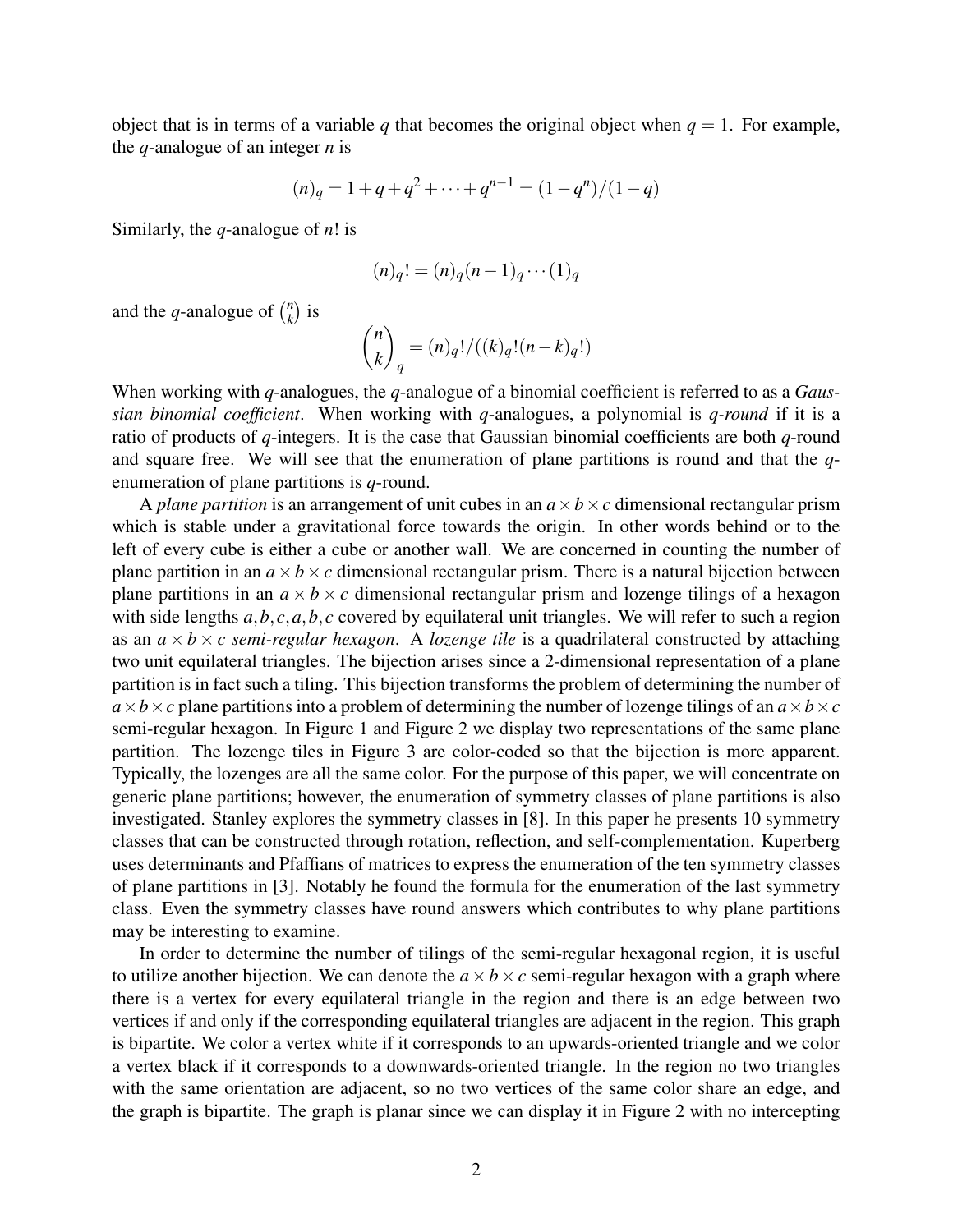

Figure 1: Example of  $3 \times 3 \times 3$  plane partition



Figure 2: Lozenge tiling of a  $3 \times 3 \times 3$  semi-regular hexagon corresponding to the plane partition in Figure 1

edges. Notice that every lozenge tile consists of two equilateral triangles: one oriented upwards and one oriented downwards. Therefore, a lozenge tile corresponds to a pairing of a black vertex with a white vertex. This means that a lozenge tiling of the semi-regular hexagon is in bijection with a perfect matching of the corresponding bipartite graph. A *perfect matching* is a set of edges of a graph where no edges share a vertex and every vertex is covered in the matching. In Figure 3, we display the plane partition from Figure 1 in this manner. The colored edges represent a matching, and they are color-coded so that the color correspond with the color of the lozenge tiles from Figure 2. We can now determine the number of  $a \times b \times c$  plane partitions by determining the number of perfect matchings of a bipartite, planar graph.

### 3 Kasteleyn-Percus Method

In order to determine the number of perfect matchings of a bipartite planar graph, *G*, we will need to consider the graph's *alternating adjacency matrix* denoted by *A*. To construct this matrix, we label each of the vertices in *G*. For convenience, since *G* is bipartite, we can 2-color *G* such that no two vertices of the same color share an edge. Say that under the 2-coloring there are *m* vertices of color 0 and *n* vertices of color 1. We label the vertices of color 0 with the integers  $\{1,2,\ldots,m\}$ , and we label the vertices of color 1 with the integers  $\{m+1,m+2,\ldots,m+n\}$ . We let  $A_{i,j}$  be the number of edges from vertex *i* to vertex *j* minus the number of edges from vertex *j* to vertex *i*. It follows that *A* is an  $(m+n) \times (m+n)$  matrix. Since *G* is bipartite, if both *i* and *j* are in  $\{1,2,\ldots,m\}$  or both *i* and *j* are in  $\{m+1,m+2,\ldots,m+n\}$  then  $A_{i,j}=0$ . Thus the adjacency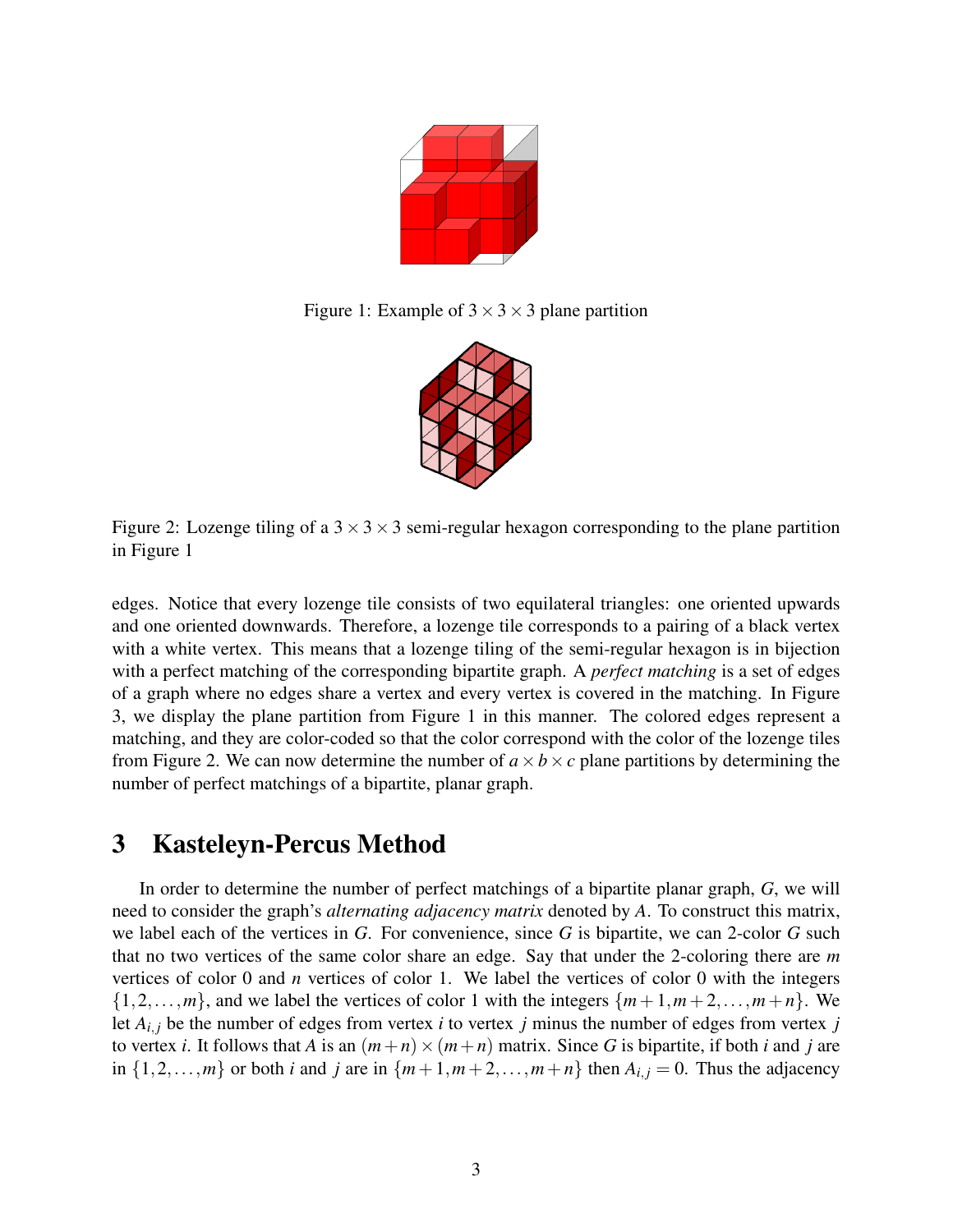

Figure 3: Perfect matching of the bipartite, planar graph corresponding to a  $3 \times 3 \times 3$  plane partition

matrix is of the form,

$$
A = \left(\begin{array}{c|c} 0 & M \\ \hline -M & 0 \end{array}\right)
$$

where *M* is the *bipartite adjacency matrix* of *G*. We will concentrate on *M* which is  $m \times n$  dimensional. If  $m = n$ , then the number of vertices of color 0 is the same as the number of vertices of color 1. In this case, *M* is a square matrix, and it is possible that *G* has a perfect matching.

Recall that the determinant of an  $n \times n$  matrix  $M = (m_{i,j})$  is

$$
\det M = \sum_{\sigma} sgn(\sigma) \prod_{i=1}^{n} m_{i,\sigma(i)}
$$

where  $\sigma$  is a permutation of *n* objects. We also consider the permanent of an  $n \times n$  matrix which is

perm 
$$
M = \sum_{\sigma} \prod_{i=1}^{n} m_{i,\sigma(i)}
$$

Note that if the entries of *M* are only zeros and ones then the permanent of *M* is the number of permutations, $\sigma$ , of *n* objects such that  $m_{i,\sigma(i)} = 1$  for all  $1 \le i \le n$ . If *M* is a bipartite adjacency matrix, then such a permutation is a perfect matching. The permanent of a bipartite adjacency matrix is the number of perfect matchings in the corresponding graph. Since we know more about the determinant of a matrix than the permanent, if we can find a connection between the determinant and the permanent, we can efficiently calculate the number of  $a \times b \times c$  plane partitions.

Theorem 3.1 (Kasteleyn-Percus Method). *Let G be a simple, planar, bipartite graph and let M be the bipartite adjacency matrix of G. The graph G admits a sign decoration, M*′ *such that all terms in* det*M' have the same sign, where M*′ *is the bipartite adjacency matrix of G with the sign decoration.*

The Kasteleyn-Percus method was created by mathematicians Pieter Kasteleyn and Jerome Percus. They discuss this process in [2] and in [7], respectively. Theorem 3.1 appears in [5]. This is also referred to as the *permanent-determinant method*. Note that if all terms in det*M*′ are the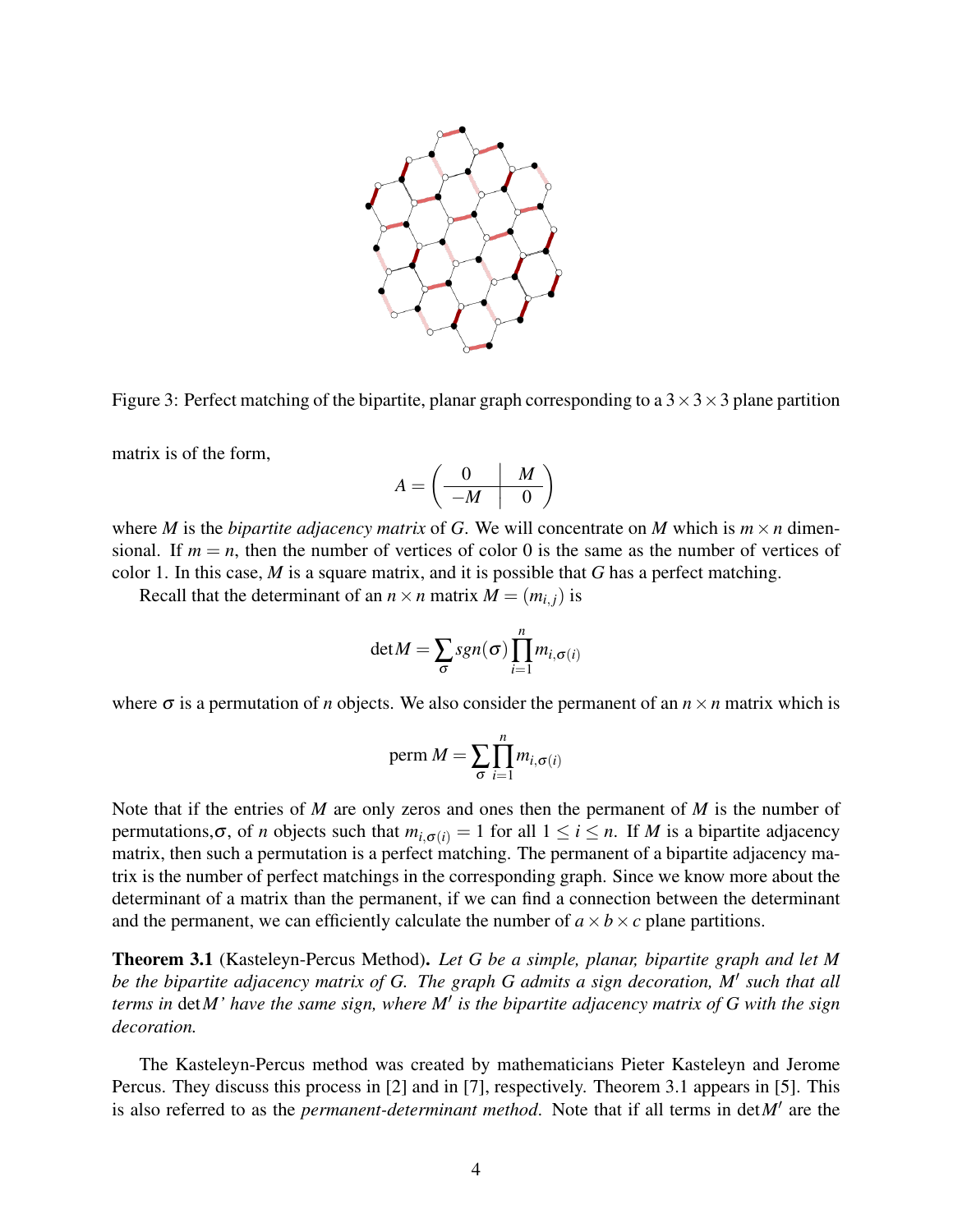same sign, then  $|\det M'|$  = perm *M* as desired. The sign decoration of *G* gives a face of *G* an odd number of negative signs if and only if the face has 4*k* sides for some integer *k*. The graph *G* is said to be *Kasteleyn-flat* when placed under such a sign orientation and the corresponding bipartite adjacency matrix *M*′ is called a *Kasteleyn-Percus matrix*. A similar technique can be applied to general planar graphs and is known as the *Hafnian-Pfaffian method*. This method uses the Pfaffian of a matrix to express the number of perfect matching, and orients the graph such that the the Hafnian of the oriented graph is the same as the Pfaffian of the original graph. This method is used in [3]. For the scope of this report, we will be concentrating on bipartite, planar graphs and the Kasteleyn-Percus method.

By using the Kasteleyn-Percus method and the bijections in Section 2, we can construct the clean formula for the number of  $a \times b \times c$  plane partitions that MacMahon found,  $PP(a, b, c)$ .

$$
PP(a,b,c) = \frac{H(a+b+c)H(a)H(b)H(c)}{H(a+b)H(a+c)H(b+c)}
$$

Where  $H(n) = (n-1)!(n-2)!\dots(1)!$  is the hyper factorial. This formula is noteworthy since it is *round* or the product of small factors. This property inspires further research into plane partitions as it demonstrates that something interesting arises in the background of the problem.

#### 4 Gessel-Viennot Method

It is common to use determinants of specific matrices to count combinatorial objects. The Gessel-Viennot method works similarly. This is presented in [1]. Let *G* be a directed, plane graph with *n* sources and *n* sinks. Let the edges at each vertex be segregated so that there are no four edges alternating in, out, in, out. The Gessel-Viennot method constructs an  $n \times n$  matrix, *M*, such that det*M* is the number of disjoint, directed paths in *G* from the sources to the sinks. In the Gessel-Viennot matrix,  $GV(G)$ , the entry  $GV(G)_{i,j}$  is the number of directed paths from the source *i* to the sink *j*.

There is a connection between the Gessel-Viennot method and the Kasteleyn-Percus method. This is a result of Kuperberg in [4]. Suppose that *G* is a graph on which we can apply the Gessel-Viennot method. We want to produce a modified graph *G'* that we can apply the Kasteleyn-Percus method to. Let *G* have a transit vertex  $p$ . In  $G'$  we split the transit vertex into two vertices  $q$  and *r* where *q* is a sinky and *r* is source and there is an edge directed from *r* to *q*. Figure 4 shows a vertex being split.



Figure 4: Depiction of vertex splitting

It follows that  $G'$  is planar since  $G$  is planar, and  $G'$  is bipartite since all of the vertices are sinks or sources. There cannot be an edge from one source to another source or one sink to another sink,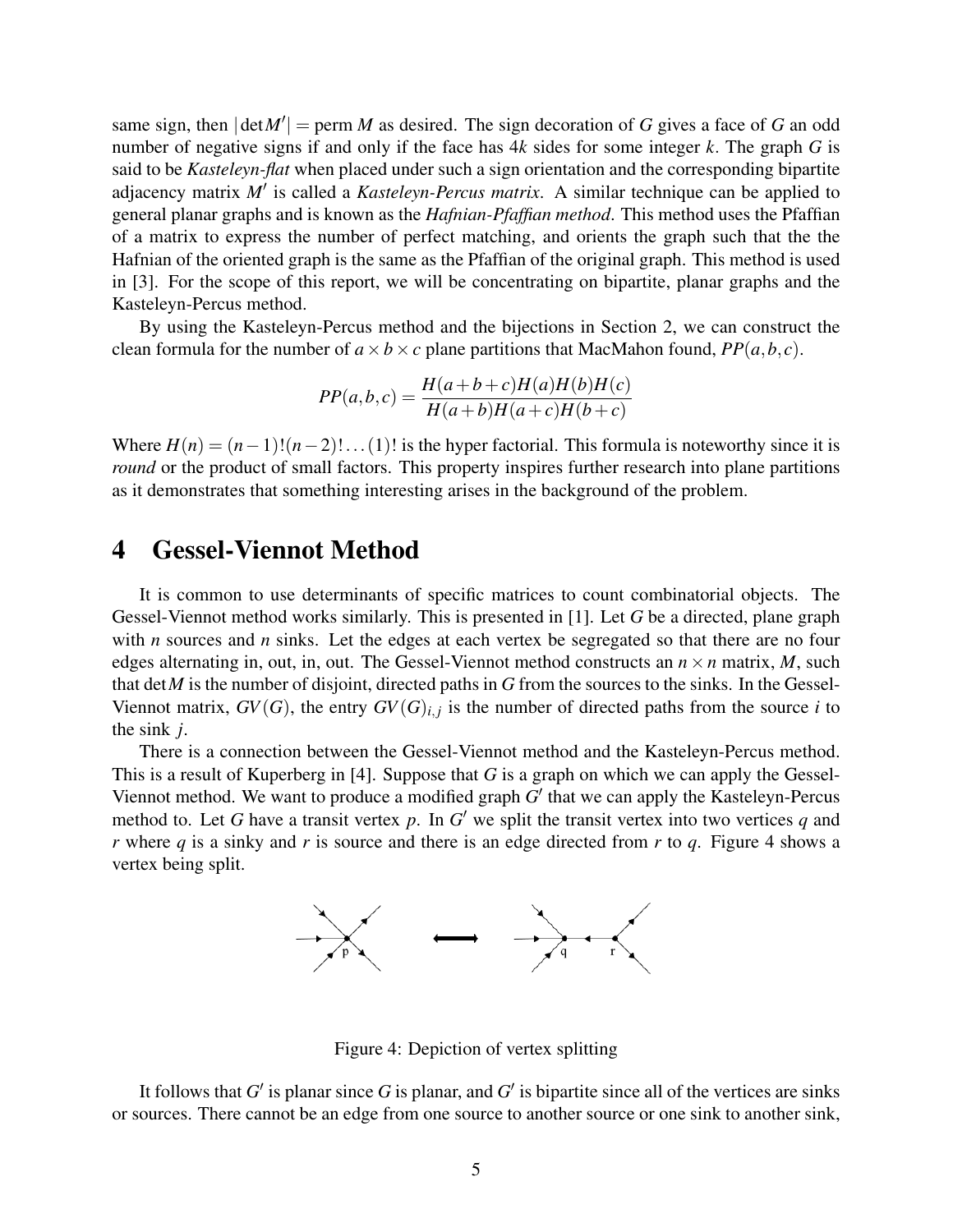so if we color all of the sources color 0 and all of the sinks color 1, it is clear that  $G'$  is bipartite. For the purpose of applying the Kasteleyn-Percus method, G' need not be directed.

There is a bijection between the number of disjoint, directed paths in *G* from the sources to the sinks and the number of perfect matchings in *G* ′ . Take a set of of disjoint, directed paths in *G* and transform *G* into *G* ′ by splitting the transit vertices. If there is an edge between two vertices in *G* in the set of paths then let the two vertices be matched in *G* ′ . If a vertex in *G* is not contained in any of the edges in the set of paths, then the vertex must be a transit vertex. Thus, in  $G'$  the vertex is split into two separate vertices that are connected. Let these two new vertices be matched in *G* ′ . This does result in a perfect matching in *G* ′ . Therefore, the Gessel-Viennot matrix of *G*, *GV*(*G*), and the Kasteleyn-Percus matrix of  $G'$ ,  $KP(G')$ , have determinants which enumerate the same thing.

It is actually the case that  $GV(G)$  and  $KP(G')$  share several properties as they are stably equivalent. Let *R* be a commutative ring with unity, and let *M* be a matrix over *R*. There are three types of equivalences that we consider: general row operations, general column operations, and stabilization. These are respectively:

$$
M \mapsto AM, M \mapsto MA, M \mapsto \left(\begin{array}{c|c} 1 & 0 \\ \hline 0 & M \end{array}\right)
$$

where *A* is invertible. Any matrix *M*′ which can be transformed to *M* under these operation is a *stably equivalent form* of *M* We define a pivot operation on square matrices M to be:

$$
\left(\begin{array}{c|c} M & v \\ \hline w & 1 \end{array}\right) \mapsto M - (\nu \otimes w)
$$

This operation does not change the determinant of the matrix, and matrices are stably equivalent under the pivot operation. It can be shown that  $GV(G)$  can be obtained by applying pivot operations to  $\mathit{KP}(G')$ . Thus,  $\mathit{GV}(G)$  is a stably equivalent from of  $\mathit{KP}(G')$ . It can be more convenient to work with  $GV(G)$  than with  $KP(G')$ .

#### 5 Carlitz Matrices

We want to investigate the structure behind the Kasteleyn-Percus matrices used to enumerate  $a \times b \times c$  plane partitions. As shown in Section 3, this can be performed by examining the structure of Gessel-Viennot matrices. We define *Carlitz matrices* to be the Gessel-Vienot matrices that describe  $a \times b \times c$  plane partitions denoted as  $C(a, b, c)$ . These matrices are mentioned by Kuperberg in [4]. In order determine the entries of Carlitz matrices we transform the bipartite, planar graph whose number of perfect matchings is the number of  $a \times b \times c$  plane partions into a graph on which we can apply the Gessel-Viennot method. This is done by performing the opposite of a vertex splitting. We contract the edges in the graph which are parallel, and we direct the edges such that vertical edges run from south to north and horizontal edges run from west to east. By our chosen convention we contract the edges so that there are *c* sources and *c* sinks. This transformation is depicted in Figure 5.

The Gessel-Viennot matrix of this graph will be  $c \times c$  dimensional. We need only determine the number of northeastern lattice paths from source *i* to sink *j*. This is  $\binom{a+b}{b+c}$  $\binom{a+b}{b+i-j}$ . Therefore, the Carlitz matrix,  $C(a, b, c)$ , has entries  $C_{i,j} = \binom{a+b}{b+i}$  $\binom{a+b}{b+i-j}$ . Although, we choose to contract so that the matrix is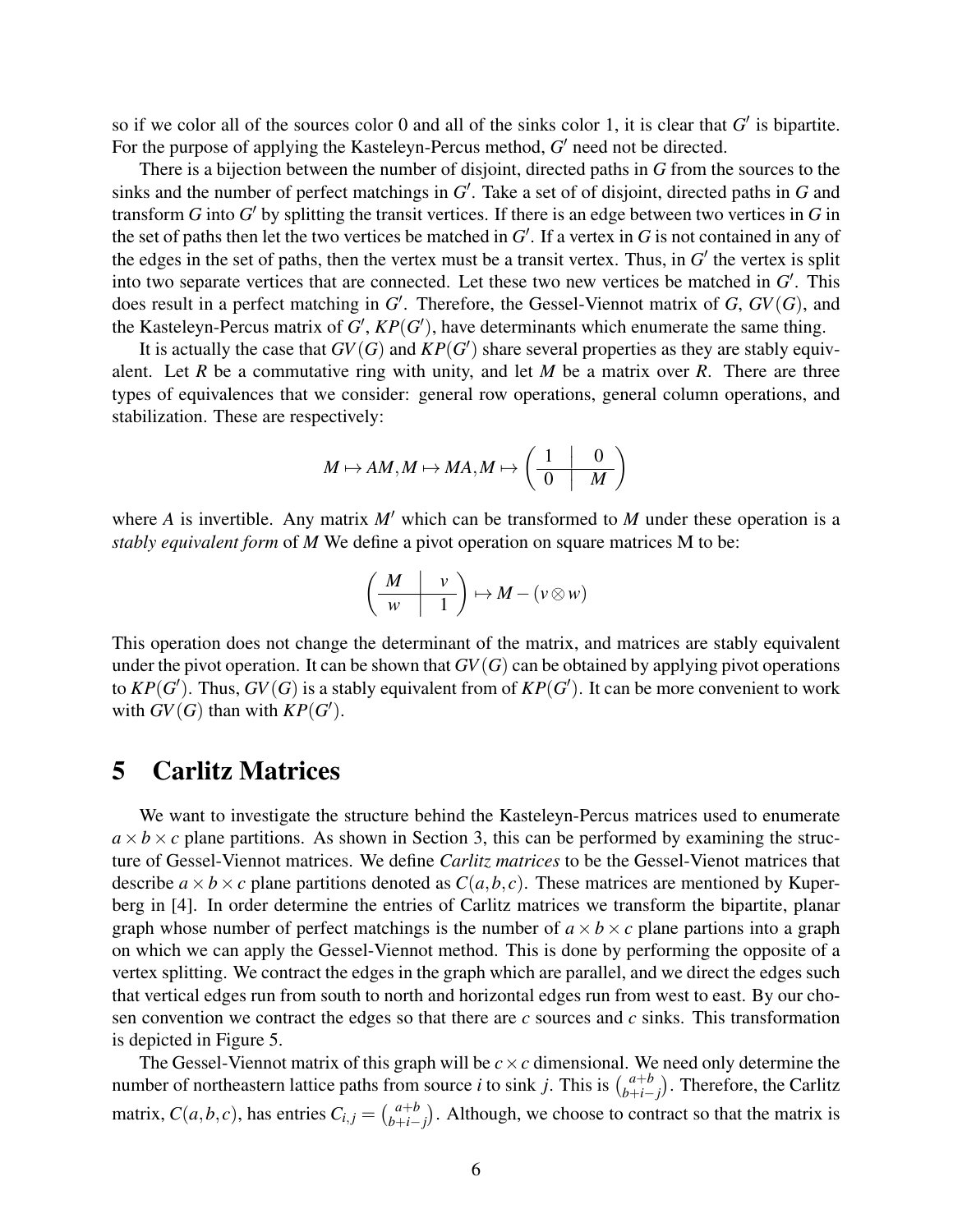

Figure 5: Correspondence between the bipartite, planar graph for  $a \times b \times c$  plane partition and the graph modified for Gessel-Viennot method

 $c \times c$  dimensional, we can contract in any of the three dimensions, and all three resulting matrices are stably equivalent. From now on we will arrange  $a, b, c$  such that  $a \ge b \ge c$ . This allows us to focus on the matrix that is stably equivalent to the Kasteleyn-Percus matrix used to enumerate  $a \times b \times c$  plane partitions which has the least dimension.

#### 6 Jacobi-Trudi Matrices

In [5], Kuperberg introduces Jacobi-Trudi matrices in the context of Kastelyn cokernels. While we have focused on lozenge tilings in a semi-regular hexagon, we can also consider other regions. For example, we can consider lozenge tilings over a trapezoidal region. Consider a trapezoid with height *a* and bases with length *c* and  $a + c$  that is covered by unit equilateral triangles. The number of tilings over this region is zero as there are a more upwards-oriented triangles than downwardsoriented triangles. We can correct for this by appending *a* upwards-oriented triangles on top of the larger base of the trapezoidal region. We call the appended triangles *teeth*, and we use the set  $T = \{t_1, t_2, \ldots, t_a\}$  to denote the location of the teeth. For convention we index the location of teeth starting at 0.  $T \subset \{0, 1, ..., a+c-1\}$  and  $|T| = a$ . These regions are referred to as *trapezoids with teeth.* Note that instead of appending *a* upwards-oriented triangles, it is also valid to remove *a* downwards-oriented triangles on the largest row. This also results in a region with an equinumerous number of triangles with both orientations. We refer to the missing triangles as *gaps*, and call this region *trapezoids with gaps.* If a trapezoid with teeth and a trapezoid with gaps have their teeth or gaps at corresponding locations, they have the same number of tilings. This is true since in a tiling of a trapezoid with teeth, all teeth must be covered by a lozenge tile that also covers an adjacent downwards-oriented triangle. Thus, for any perfect tiling of a trapezoid with gaps, we can attach lozenge tile to the gaps to have a tiling of a trapezoid with teeth, and for any perfect tiling of a trapezoid with teeth, we can remove the tiles that cover the teeth in order to have a tiling of a trapezoid with gaps. The tilings are in bijection so they number of tilings of both regions is indeed the same. Depending on the case, it can be helpful to think about both regions. These are depicted in Figure 6.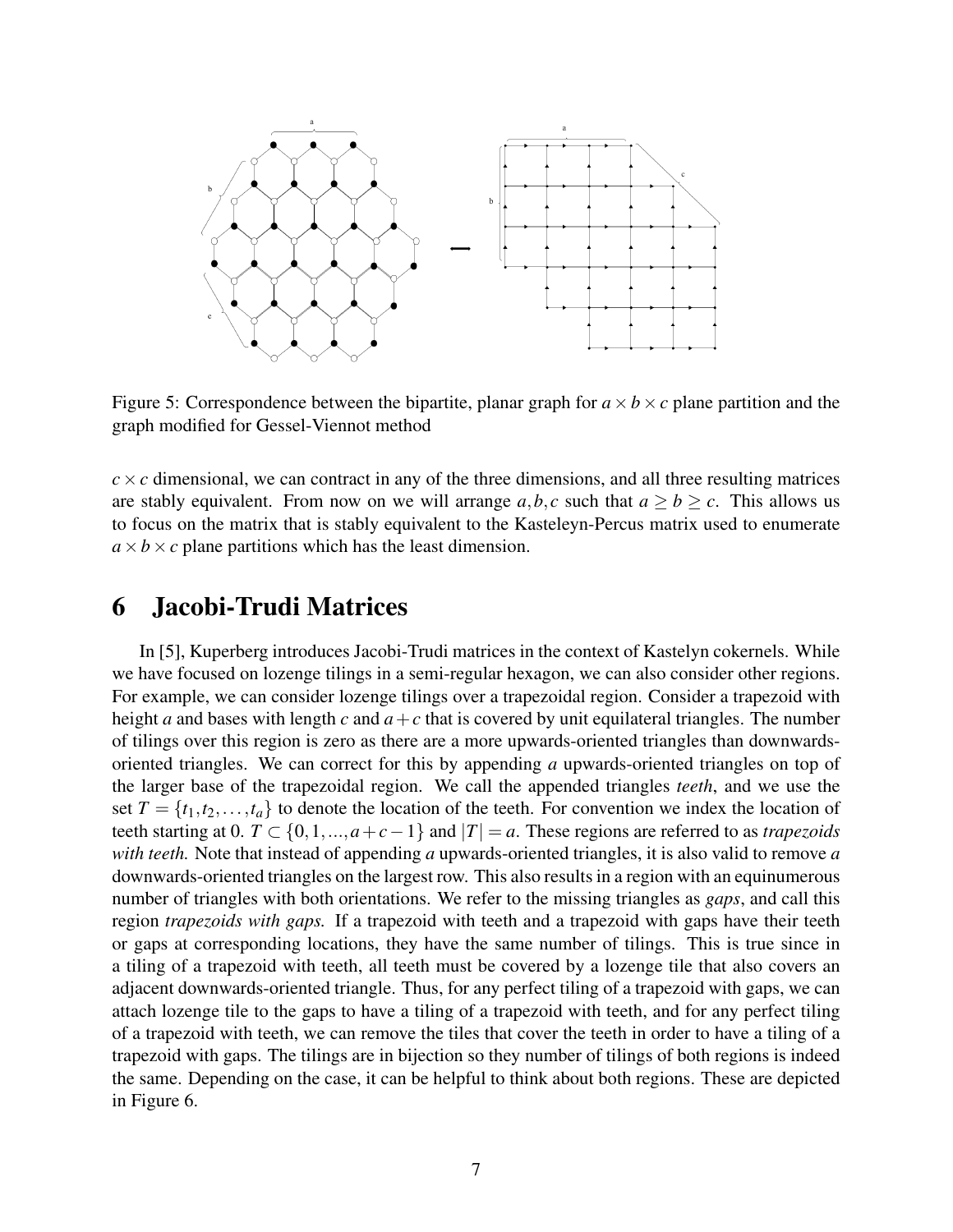

Figure 6: Trapezoid with Teeth and Trapeozoid with gaps where  $a = 4, c = 3$ , and  $T = \{0, 2, 3, 6\}$ 

We want to construct a matrix whose determinant is the number of tilings of an  $a \times c$  trapezoid with teeth located at  $t_1, t_2, \ldots, t_a$ . Similarly to the semi-regular hexagon case, we will use the Gessel-Viennot method to construct these matrices. The trapezoidal region is not as symmetric as the semi-regular hexagons, so the direction of edge we choose to contract matters. If we contract on the backwards-slanted edges in the bipartite, planar graph coresponding to trapezoids with teeth, then the Gessel-Viennot matrix produced is referred to as a *Jacobi-Trudi matrix*. When we perform the contraction we also reflect over the horizotal axis. Thus, the sources are the teeth. This is shown in Figure 7. If we contract on the vertical edges in the bipartite, planar graph corresponding to trapezoids with gaps, then the Gessel-Viennot matrix produced is referred to as a *dual Jacobi-Trudi matrix*. In this graph the sinks correspond to the triangles on the top row where there are not gaps. This is depicted in Figure 8. Note that in Figure 8 we depict dashed edges and vertices to represent what was removed by the gaps. With these matrices we determined equations for Jacobi-Trudi matrices,  $JT(a, c, T)$ , and for dual Jacobi-Trudi matrices,  $dJT(a, c, T)$ . The Jacobi-Trudi matrices are  $a \times a$  dimension and have entries  $JT_{i,j} = \begin{pmatrix} a+c-1-t_i \\ c-t_i+i-1 \end{pmatrix}$  $_{c-t_i+j-1}^{a+c-1-t_i}$ . Let *S* = *T*<sup>*c*</sup> have elements  $s_1, s_2, \ldots, s_c$ . The dual Jacobi-Trudi matrices are  $c \times c$  dimensional and have entries  $dJT_{i,j} = \begin{pmatrix} a \\ a+i \end{pmatrix}$  $\binom{a}{a+i-1-s_j}$ 

The Jacobi-Trudi matrices are actually a generalization of Carlitz matrices. If the trapezoid with teeth has base lengths  $a+b+c$  and *c* and the set of teeth are  $\{0,1,\ldots,a-1,a+b+1,a+b+c\}$  $2, \ldots, a+b+c$ , then the Jacobi-Trudi matrices corresponding to this region are stably equivalent to the Carlitz matrix  $C(a, b, c)$ .

#### 7 Kasteleyn Cokernels

We have now described how to construct Carlitz, Jacobi-Trudi, and dual Jacobi-Trudi matrices. We were motivated to construct these matrices in order to enumerate plane partitions or lozenge tilings, and we have found that this enumeration results in round answer. This inspired us to investigate what may be occurring in the background to result in such a "nice" answer. A square matrix with dimensions  $n \times n$  over a ring R can also be interpreted as a homomorphism from  $R^n$  to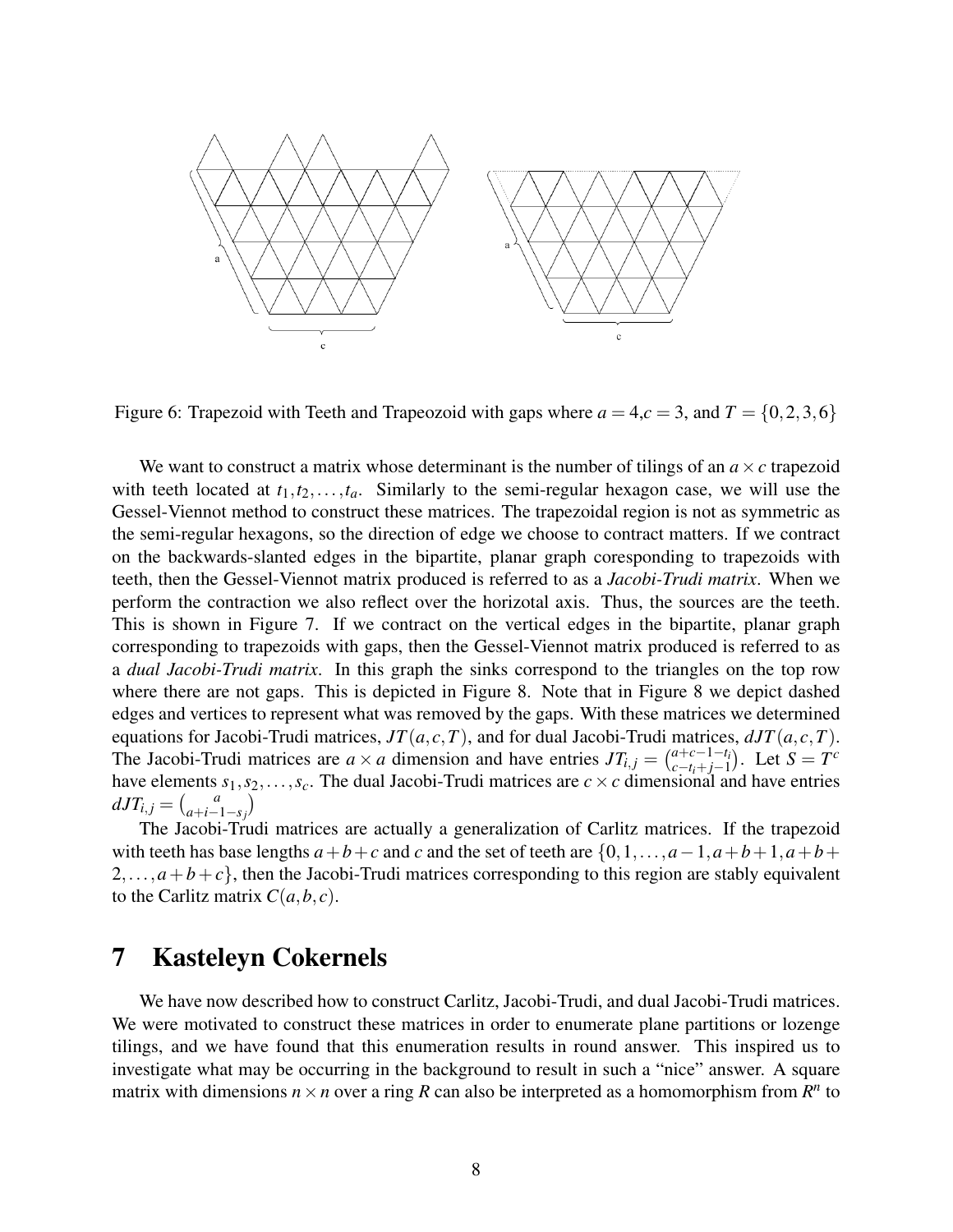

Figure 7: Correspondence between the bipartite, planar graph for trapezoids with teeth and the graph modified for Gessel-Viennot method

![](_page_8_Figure_2.jpeg)

Figure 8: Correspondence between the bipartite, planar graph for trapezoids with gaps and the graph modified for Gessel-Viennot method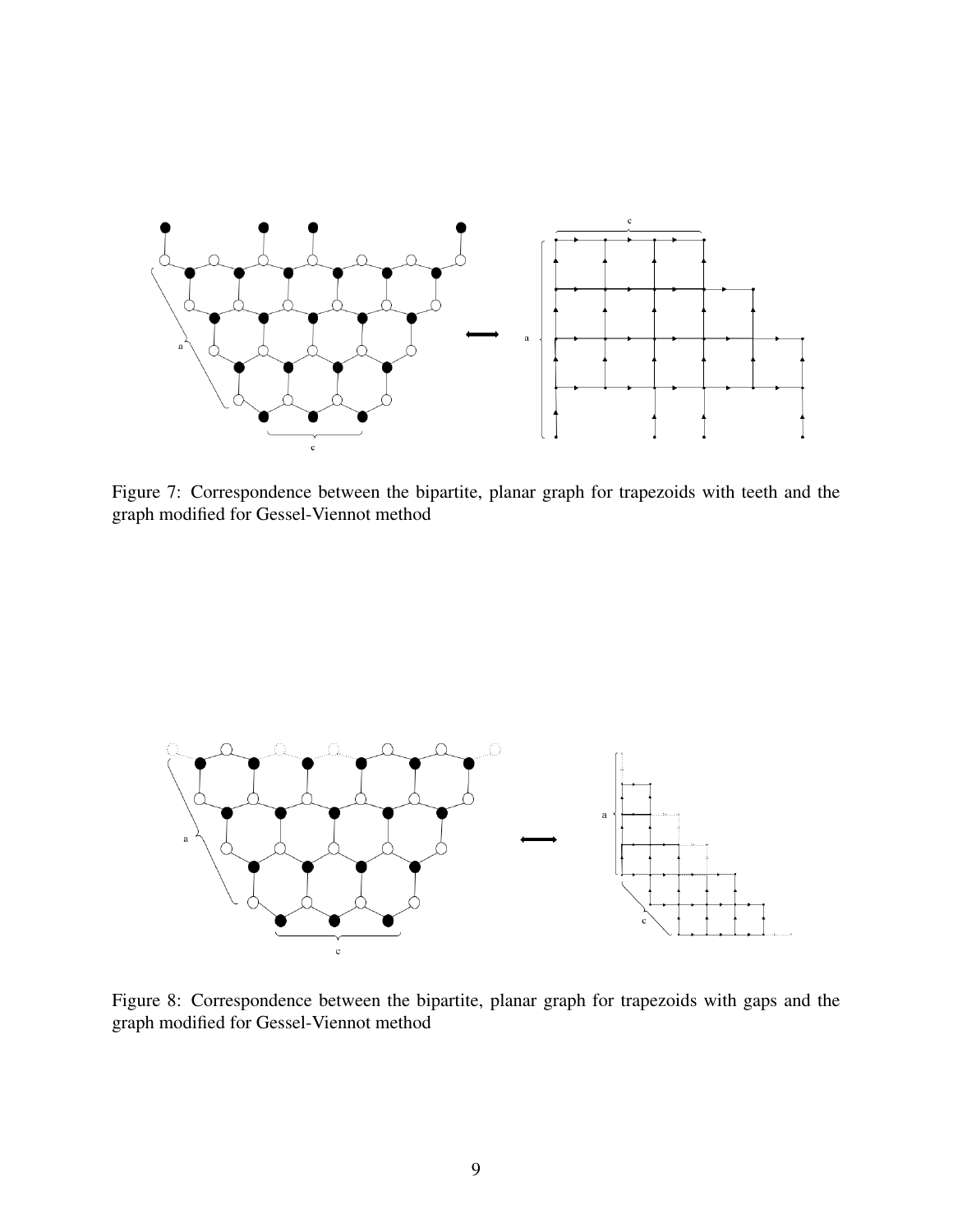itself. This interpretation has a cokernel

$$
\operatorname{coker} M = R^n / \operatorname{im} M
$$

The cokernel is also the free R-module with *n* generators whose relations are given by *M*. If *M* is the stably equivalent form of  $M'$  then the cokernels of  $M$  and  $M'$  are the same. The number of elements in the cokernel is the determinant of *M* up to unit factors. We are interested in investigating the structure of the cokernels of Kasteleyn-Percus matrices used to enumerate plane partitions. We refer to these cokernels as *Kasteleyn cokernels*, and they are the subject of [5].

If *R* is a PID, then the cokernel of *M* can be described by the Smith normal form of *M*, *Sm*(*M*).

**Theorem 7.1.** If M is a  $k \times n$  matrix over some PID R, then there exists invertible matrices A and *B such that*

$$
Sm(M)=AMB
$$

*is diagonal and Sm* $(M)_{i,i}$  *divides Sm* $(M)_{i+1,i+1}$ 

As the Carlitz matrices are integer matrices, they all admit Smith normal forms, and we can quickly examine the cokernel of the Carlitz matrices. Results involving Kasteleyn cokernels are found in [4]. It follows by the Gessel-Viennot method that if one of *a*,*b*, *c* is 1, then the cokernel of *C*(*a*,*b*,*c*) is cyclic. Kasteleyn cokernels need not be cyclic. For example, coker *C*(2,2,2) ≅  $\mathbb{Z}/2 \times \mathbb{Z}/10$ . We used computer coding to investigate the structure of Kasteleyn cokernels. After determining the Smith normal form of  $C(a,b,c)$  where  $2 \le a \le 15$ ,  $2 \le b \le 50$ ,  $2 \le c \le 50$  we found that *C*(4,2,2),*C*(2,4,2),*C*(2,2,4) were the only Carlitz matrices with a cyclic cokernel. We conjecture that these are the only 3 Carlitz matrices such that  $\min(a, b, c) > 1$  with cyclic cokernels.

We are interested in the number of non unit entries in the Smith normal form of a Carlitz matrix. This number corresponds to the rank of the cokernel of  $C(a, b, c)$ . By the Gessel-Viennot method, we know that the rank of the cokernel of  $C(a, b, c) \le \min(a, b, c)$ . We ran computer code to determine the rank of  $C(a,b,c)$ . We let  $2 \le a \le 50$ ,  $2 \le b \le 20$ , and  $2 \le 20$ . We found that for the majority of these matrices the cokernel of  $C(a,b,c)$  is indeed min $(a,b,c)$ . Moreover, the difference between the rank of  $C(a, b, c)$  and min $(a, b, c)$  was at most 3. When investigating Carlitz matrices of the from  $C(a, a, a)$  with  $1 \le a \le 40$ , we noticed that the rank of  $C(a, a, a)$  is *a* when *a* is a power of 2. We conjecture that  $C(a, a, a) = a$  if and only if *a* is a power of 2.

#### 8 q-analogue of Plane Partitions

While investigating the structure of the Kasteleyn cokernels we desired to understand what else may be occurring that we do not notice when working over the integers. In order to further investigate these cokernels, we want to investigate the *q*-analogues of Carlitz matrices. We construct a *q*-analogue for plane partitions by assigning a plane partition the weight of  $q^n$  if the plane partition has exactly *n* unit cubes. We assign weights to the edges in the bipartite planar graph that describes  $a \times b \times c$  plane partitions, so that the product of the weights of a perfect matching is  $q<sup>n</sup>$  if and only if the corresponding plane partition has *n* unit cubes. This weighting is done by giving all of the vertical and backwards-slanted edges a weight of 1, and by giving the bottom rightmost forwards-slanted edges a weight of 1. The weights of the other forwards-slanted edges is *q* times the weight of the forwards-slanted edges to the lower-right of it. We use the Gessel-Viennot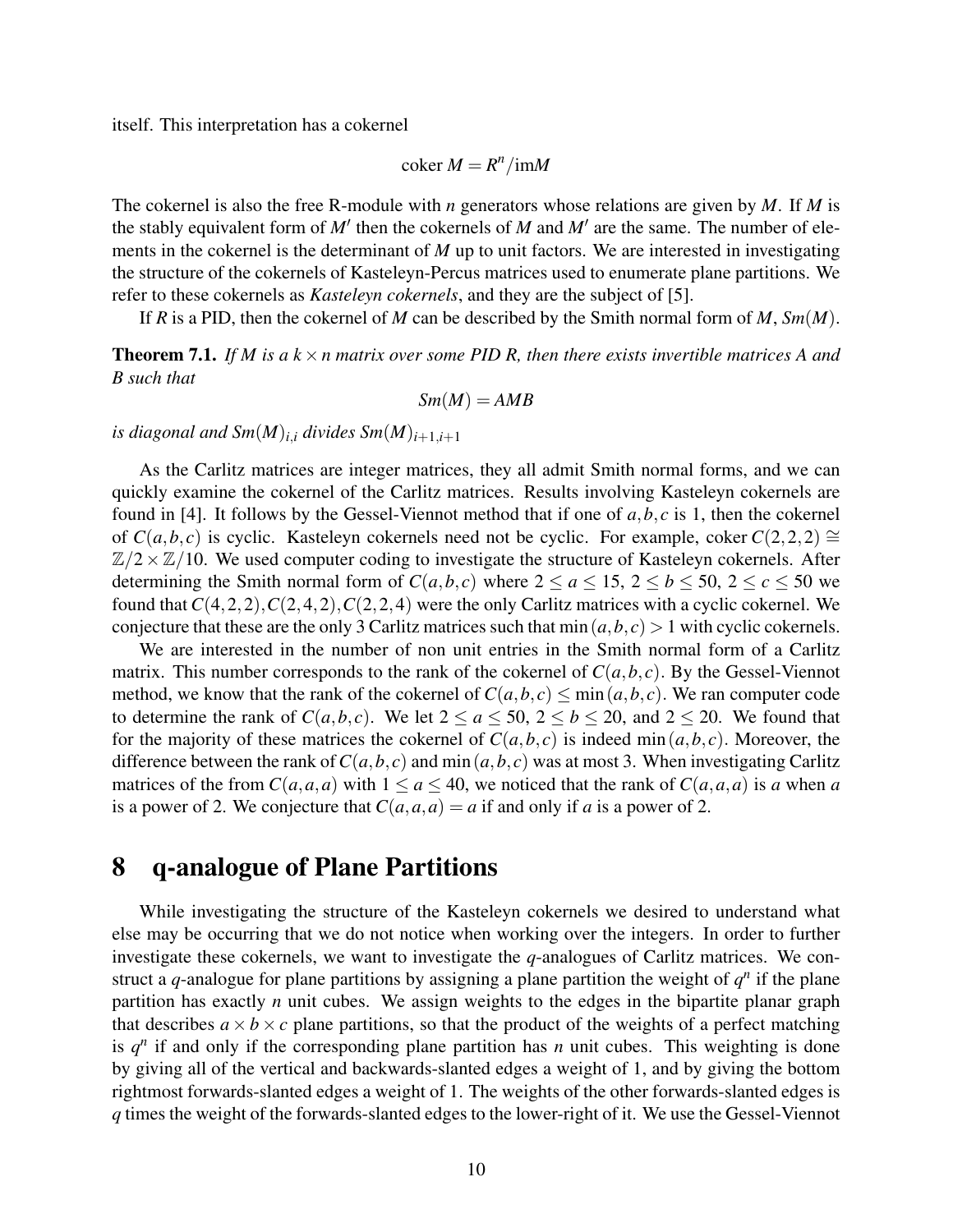![](_page_10_Figure_0.jpeg)

Figure 9: Example of the q-weighting on the bipartite, planar graph for  $3 \times 3 \times 3$  plane partitions

method to construct the *q*-analogue of the Carlitz matrices, and we account for extra factors of *q* under the weighting. The entries of the *q*-Carlitz matrices, denoted by  $C(a, b, c; q)$  must include extra factors of *q*. We are going to work in a ring where *q* is a unit, so for convenience we multiply all entries by a power of *q*. We have that

$$
C(a,b,c;q)_{i,j} = q^{(c-1-i)j} \binom{a}{b+i-j}_q
$$

Note that  $C(a, b, c; 1) = C(a, b, c)$  as desired. It should also be noted that MacMahon also considered *q*-enumeration while working with plane partitions in [6]. He found the formula for the *q*-enumeration without utilizing neither the Kasteleyn-Percus method nor the Gessel-Viennot method.

We can apply a similar weighting to the graphs of trapezoids with teeth in order to construct the *q*-analogue for Jacobi-Trudi and dual Jacobi-Trudi matrices. The desired weighting has the same construction. We can then determine *q*-analogue of the Jacobi-Trudi matrices, denoted as *JT*( $a, c, T; q$ ), and the *q*-analogue of the dual Jacobi-Trudi matrices, denoted as  $dJT(a, c, T; q)$ . These were determined by the author. As in the case of the *q*-Carlitz matrices, the main difference is the factor of *q* each entry is multiplied by. The entries of the *q*-Jacobi-Trudi matrices are

$$
JT_{i,j} = q_1(t_i, j) \binom{a+c-1-t_i}{c-i_1+j-1}_q
$$

where

$$
q_1(t_i, j) = \begin{cases} (j-1)(c-t_i) + \sum_{k=1}^{j-2} k & t_i \leq c-1\\ \sum_{k=1}^{c+j-t_i-2} k & t_i > c-1 \end{cases}
$$

The entries of the *q*-dual Jacobi-Trudi matrices are

$$
dJT_{i,j} = q_2(i,s_j) \binom{a}{a+i-1-s_j}_q
$$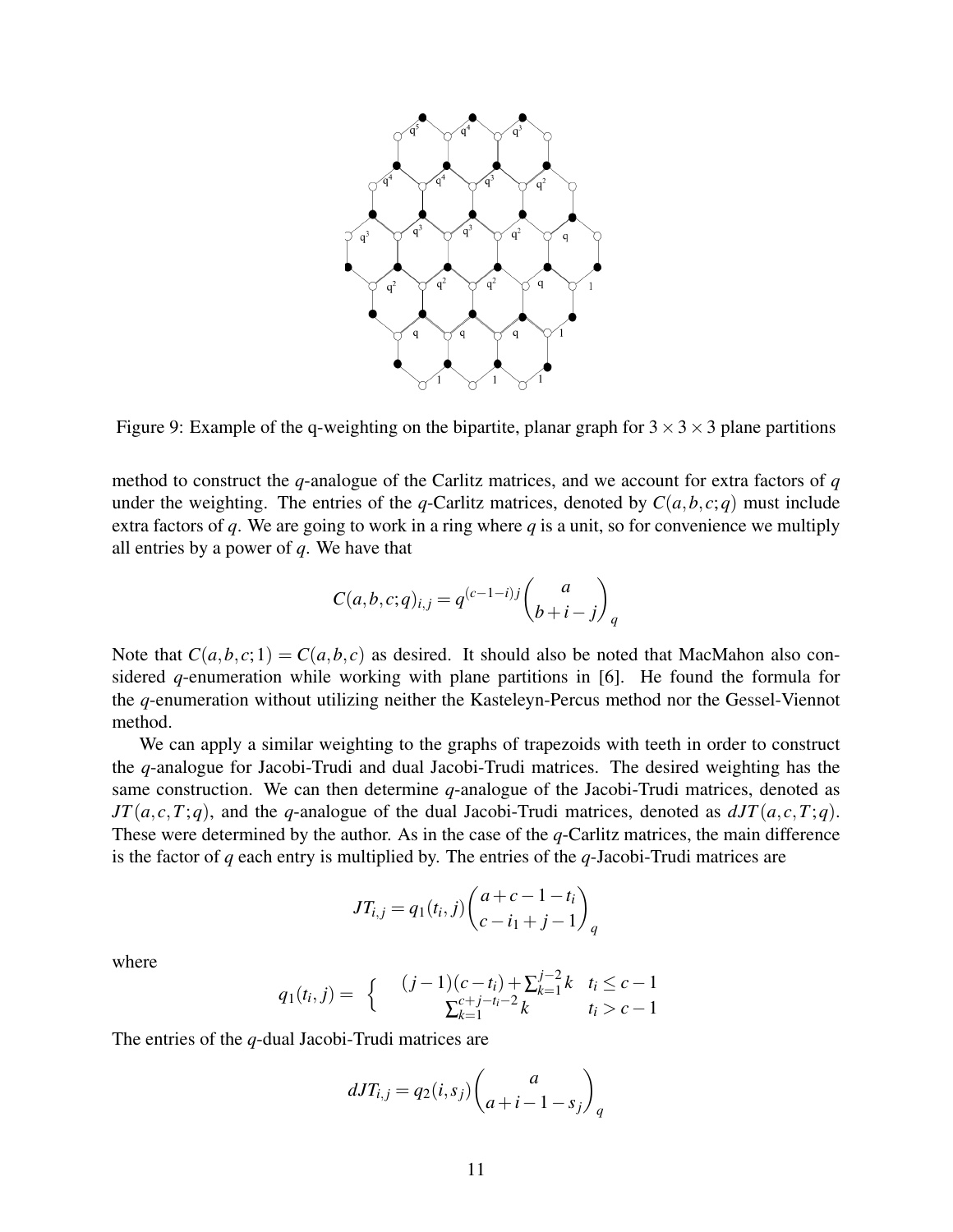where

$$
q_2(i, s_j) = \begin{cases} & \sum_{k=1}^{c-i} k(s_j - c)(c - i) + s_j \ge c \\ & \sum_{k=1}^{s_j - i} k \end{cases}
$$

#### 9 Smith Normal Forms of q-Carlitz matrices

We will now investigate the cokernels of *q*-Carlitz matrices over the ring  $\mathbb{Z}[q, q^{-1}]$ . It is conjectured in [5] that these matrices not only admit a Smith normal form over  $\mathbb{Z}[q,q^{-1}]$  with *q*-round answers but also that the entries are square-free. This ring is a UFD, but it is not a PID. Matrices with entries over a UFD need not admit a Smith normal form, and most matrices over  $\mathbb{Z}[q,q^{-1}]$  do not have a Smith normal form. Since Q[*q*] is a PID, we can determine the Smith normal form of  $C(a,b,c;q)$  over  $\mathbb{Q}[q]$  to determine the Smith normal form of  $C(a,b,c;q)$  over  $\mathbb{Z}[q,q^{-1}]$  if it exists.

We further conjecture that if a  $C(a, b, c; q)$  matrix admits a Smith normal form then the number of nonzero non unit entries of the Smith normal form of  $C(a, b, c; q)$  is min $(a, b, c)$ . This conjecture would explain why the rank of cokernel of Carlitz matrix,  $C(a, b, c)$  is often min $(a, b, c)$ . For example, the Smith normal form of  $C(3,3,3)$  has diagonal entries 1,7, and 140. This has one unit entry, but the Smith normal form of  $C(3,3,3;q)$  has diagonal entries:

$$
q^2 - q + 1, (q^2 - q + 1)(q^6 + q^5 + q^4 + q^3 + q^2 + q + 1),
$$

and

$$
q(q+1)(q^2-q+1)(q^4+1)(q^4+q^3+q^2+q+1)(q^6+q^5+q^4+q^3+q^2+q+1)
$$

The *q*-Carlitz matrix does not have any non unit entries on the diagonal. This conjecture also supports that the cokernels of  $C(a,b,c)$  are not cyclic if  $\min(a,b,c) > 1$  with the exception of  $(2,2,4),(2,4,2)$  and  $(4,2,2)$ . The cokernel of  $C(a,b,c)$  is not cyclic if two of the entries in the diagonal of the Smith normal form of  $C(a, b, c)$  have a non unit greatest common divisor. If the conjecture holds and min $(a,b,c) > 1$ , then the Smith normal form of  $C(a,b,c;q)$  has 2 non unit entries on the diagonal. By the construction of a Smith normal form, one of these entries divides the other, so these entries have a non unit greatest common divisor.

# 10 Cokernels of  $C(a, b, 2; q)$  over  $\mathbb{Z}[q, q^{-1}]$

We would like to make progress on the conjecture that  $C(a, b, c; q)$  does in fact admit a Smith normal form over  $\mathbb{Z}[q,q^{-1}]$ . If any of *a*,*b*, *c* is 1 then by the Gessel-Viennot method,  $C(a,b,c;q)$ trivially has a Smith normal form. We now suppose that  $a, b, c \geq 2$ , and we specialize to the case where  $c = 2$ . In this case  $C(a, b, 2; q)$  is

$$
\begin{bmatrix}\n\binom{a+b}{b}_q & \binom{a+b}{b+1}_q \\
q\binom{a+b}{b-1}_q & \binom{a+b}{b}_q\n\end{bmatrix}
$$

which is stably equivalent to

$$
C'(a,b,2;q) = \begin{bmatrix} \binom{a+b}{b} & q \left( \begin{smallmatrix} a+b \\ b+1 \end{smallmatrix} \right) \\ \binom{a+b}{b-1} & \binom{a+b}{b} \\ q \end{bmatrix}
$$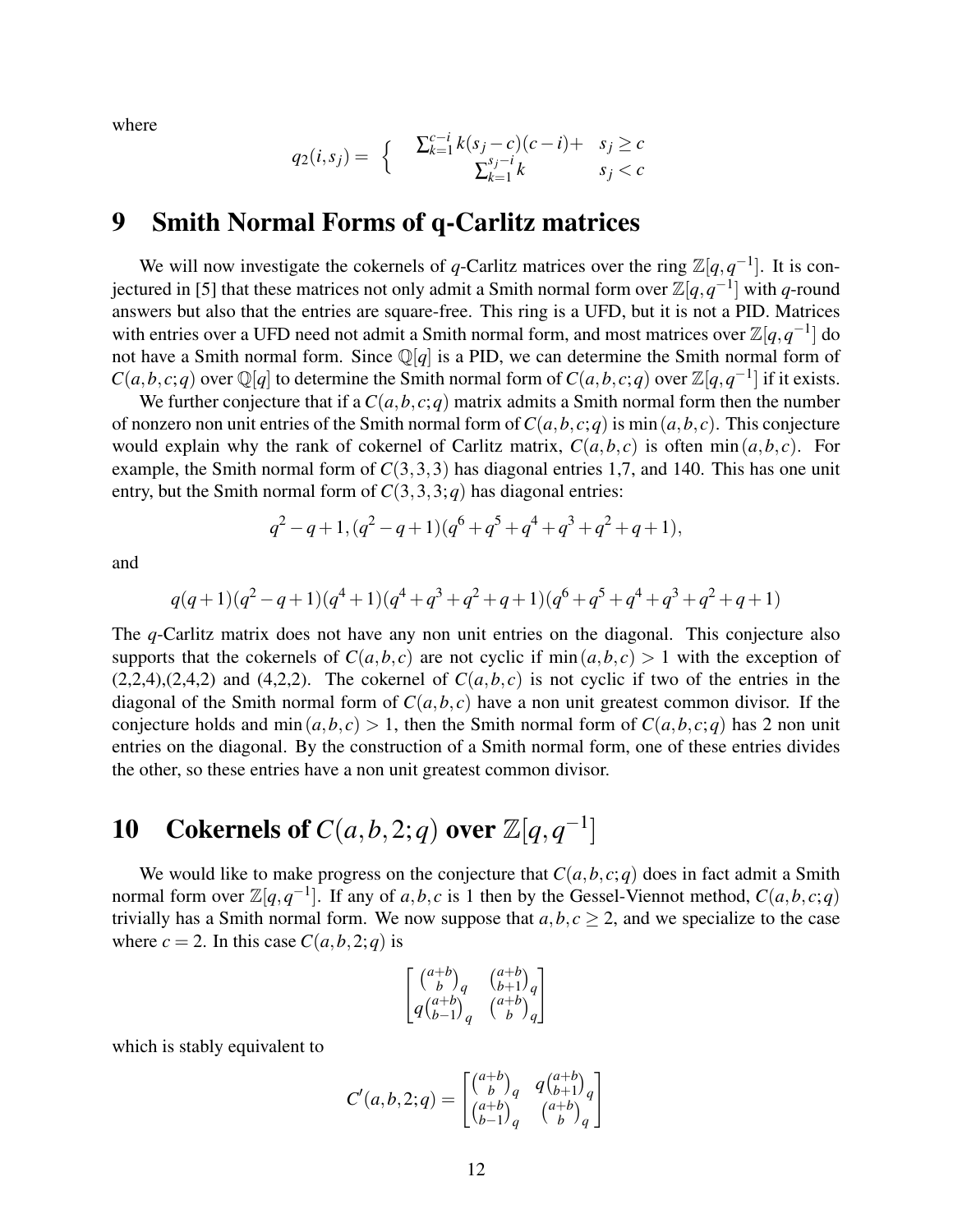We could quickly convert this matrix into its Smith normal form if there is one entry the divides the other three entries. The likely candidate for such an entry is  $\int_{b-1}^{a}$  $\binom{a}{b-1}_q$ . We want to investigate when  $\binom{n}{k}$  $\binom{n}{k}_q$  divides  $\binom{n}{k+1}$  $\binom{n}{k+1}$ <sup>*q*</sup> and  $\binom{n}{k}$  $\binom{n}{k=2}_q$ . We can expand these Gaussian binomial coefficients to get that

$$
\binom{n}{k+1}_q = \binom{n}{k}_q \frac{(n-k)_q}{(k+1)_q}
$$

$$
\binom{n}{k+2}_q = \binom{n}{k}_q \frac{(n-k)_q(n-(k+1))_q}{(k+2)_q(k+1)_q}
$$

By the first equation we see that:

(1) if  $(k+1)q$  divides  $(n-k)q$ , then  $\binom{n}{k}$  $\binom{n}{k}_q$  divides  $\binom{n}{k+1}$  $\binom{n}{k+1}$ <sub>q</sub>.

By the second equation equation we get that:

(2) if 
$$
(k+2)_q(k+1)_q
$$
 divides  $(n-k)_q(n-(k+1))_q$ , then  $\binom{n}{k}_q$  divides  $\binom{n}{k+2}_q$ .

It is known that  $(d)_q$  divides  $(n)_q$  if and only if  $d|n$ , so (1) is satisfied if  $n \equiv k \mod k + 1$ . We have that (2) is satisfied if:

- a. if  $n \equiv k \mod (k+1)(k+2)$ ,
- b. if  $n \equiv k+1 \mod (k+1)(k+2)$ ,
- c. if  $n \equiv k \mod (k+1)$  and  $n \equiv k+1 \mod (k+1)$  which by the Chinese remainder theorem is satisfied when  $n \equiv -1 \mod (k+1)(k+2)$ ,
- d. if  $n \equiv k+1 \mod (k+1)$  and  $n \equiv k+2 \mod (k+1)$  which by the Chinese remainder theorem is satisfied when  $n \equiv 2k+2 \mod (k+1)(k+2)$ .

In order to satisfy both (1) and (2) we can have that  $n \equiv k \mod (k+1)(k+2)$  or that  $n \equiv -1$ mod  $(k+1)(k+2)$ .

Suppose that  $n \equiv k$  or  $-1$  mod  $(k+1)(k+2)$ . Take  $b-1 = k$  and  $a+b = n$ , In other words  $b = k + 1$  and  $a \equiv -1$  or  $-k - 2$  mod  $(k + 1)(k + 2)$ . Then for such an *a* and *b*,  $C'(a, b, 2)_{2,1}$ divides all entries of  $C'(a,b,2;q)$ , and these  $C(a,b,c;q)$  admit a Smith normal form over  $\mathbb{Z}[q,q^{-1}]$ .

These are not the only cases where *q*-Carlitz matrices admit a Smith normal form over this ring. Consider  $C(2,2,2;q)$ . We can convert this matrix into its Smith normal form using invertible row and column operations.

$$
C'(2,2,2;q) = \begin{bmatrix} q^4 + q^3 + 2q^2 + q + 1 & q^4 + q^3 + q^2 + q \\ q^3 + q^2 + q + 1 & q^4 + q^3 + 2q^2 + q + 1 \end{bmatrix}
$$
  
\n
$$
\mapsto \begin{bmatrix} q^2 + 1 & -q^5 - q^3 \\ q^3 + q^2 + q + 1 & q^4 + q^3 + 2q^2 + q + 1 \end{bmatrix}
$$
  
\n
$$
\mapsto \begin{bmatrix} q^2 + 1 & 0 \\ q^3 + q^2 + q + 1 & -q^6 - q^5 + 2q^2 + q + 1 \end{bmatrix}
$$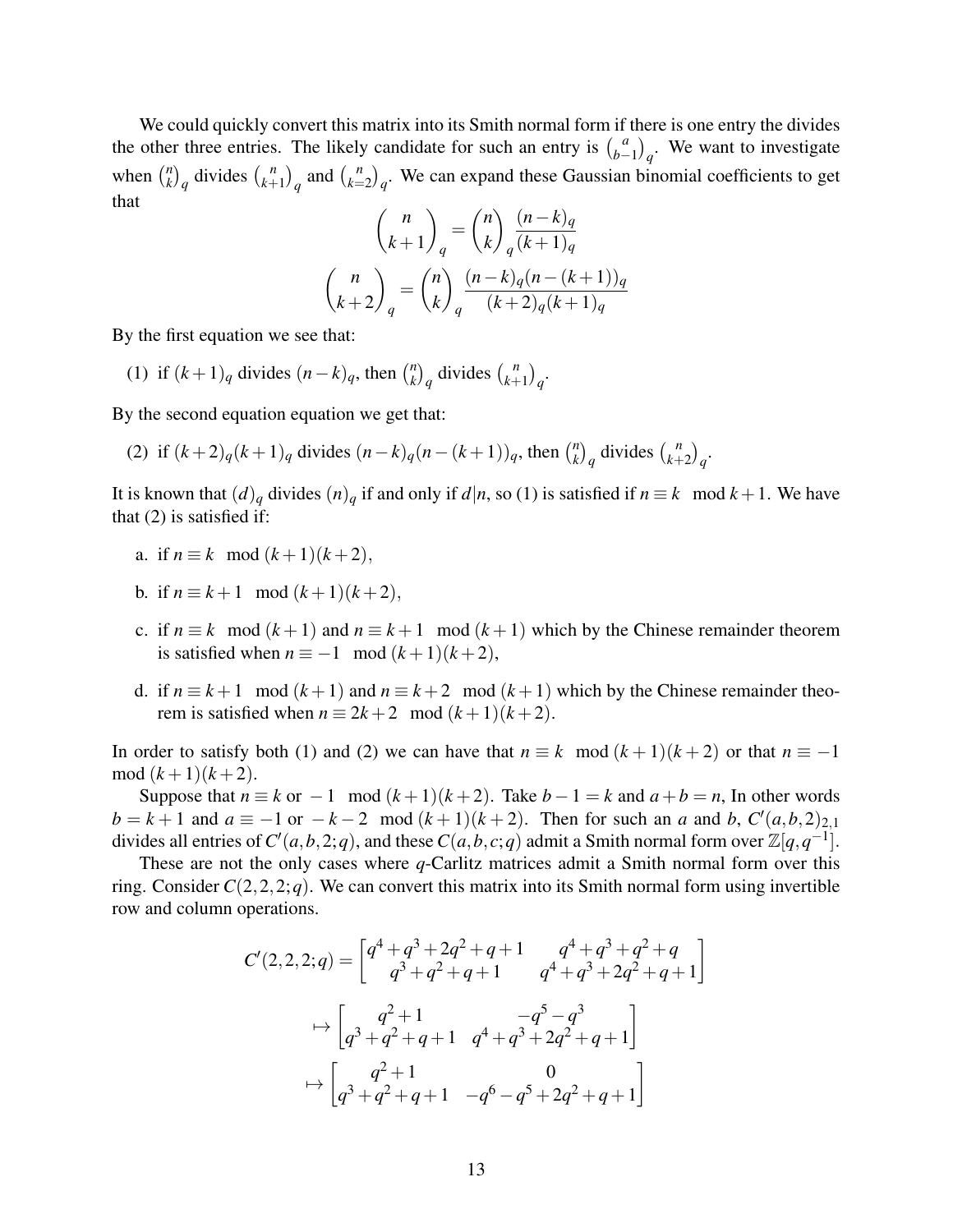$$
\mapsto \begin{bmatrix} q^2 + 1 & 0\\ 0 & (q^2 + 1)(q^4 + q^3 + q^2 + q + 1) \end{bmatrix}
$$

Notice that during this transformation, we produce the entry  $q^2 + 1$  which is the greatest common divisor of  $q^4 + q^3 + 2q^2 + q + 1$  and  $q^3 + q^2 + q + 1$ . The author believes that this may be importing in proving the conjecture. We conjecture that the equation

$$
\binom{n}{k}_q x + \binom{n}{k+1}_q y = \gcd(\binom{n}{k}_q, \binom{n}{k+1}_q)
$$

has solutions in  $\mathbb{Z}[q, q^{-1}]$ . This equation is the *Bézout equation* and always has solutions in a PID. This equation is used when converting a matrix into its Smith normal form over a PID, and if this conjecture is true, it could allow us to construct an algorithm to convert *q*-Carlitz matrices into their Smith normal form. We have found that

$$
\gcd({\binom{n}{k}}_q, {\binom{n}{k+1}}_q) = \frac{(\gcd(n+1, k+1))_q}{(k+1)_q} {\binom{n}{k}}_q
$$

This can be used to generate solution to the equation for specific cases. For example, if  $(k+1)|n$ and gcd  $(k+1, n+1) = 1$ , then  $\left(\frac{-q(n-k-1)}{(k+1)}\right)$  $\frac{(n-k-1)q}{(k+1)q}$ , 1) solves the equation for  $k < n/2$  and  $\frac{(1) - q(n-k-1)q}{(k+1)q}$  $\frac{(n-\kappa-1)q}{(k+1)q}$ solves the equation for  $k > n/2$ .

#### 11 Concluding Remarks

There is still a lot of progress to be made in proving these conjectures. We have proven that infinitely many *q*-Carlitz matrices admit a Smith normal form over  $\mathbb{Z}[q, q^{-1}]$ , and we are hopeful that an algorithm can be created to convert  $C(a, b, 2; q)$  into its Smith normal form. We are also interested in investigating these conjectures in connection with Jacobi-Trudi matrices. We have constructed *q*-specializations of a Jacobi-Trudi matrix, and it is conjectured that these matrices admit a Smith normal form as well. We wish to look into the rank of these matrices.

#### 12 Acknowledgements

The author would like to thank Greg Kuperberg for his incredible support while working on this project. The author would also like to thank Javier Arsuaga along with Greg Kuperberg for organizing the REU at UC Davis.

#### References

- [1] Ira M. Gessel and Xavier G. Viennot. Binomial determinants, paths, and hook length formulas. *Adv. Math.*, 58(3):300–321, 1985.
- [2] P. W. Kasteleyn. Graph theory and crystal physics. In F. Harary, editor, *Graph theory and theoretical physics*, pages 43–110. Academic Press, 1967.